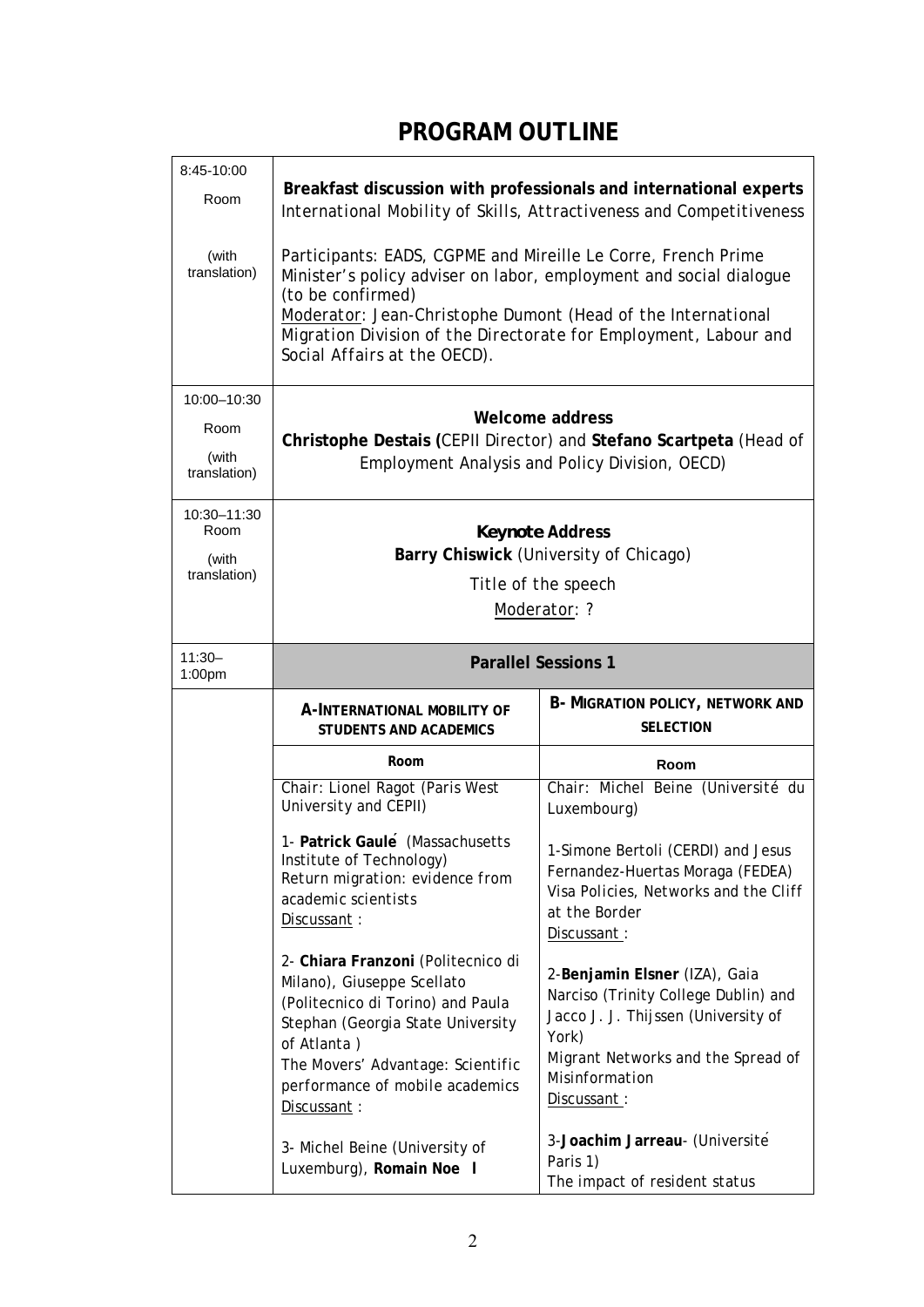|               | (University of Lille 1) and Lionel<br>Ragot (University of Evry)<br>The determinants of international<br>mobility of students<br>Discussant:                   | regulations on immigrants' labor<br>supply: evidence for France<br>Discussant:                                                                                                                                          |  |
|---------------|----------------------------------------------------------------------------------------------------------------------------------------------------------------|-------------------------------------------------------------------------------------------------------------------------------------------------------------------------------------------------------------------------|--|
| $1:00 - 2:30$ | Lunch                                                                                                                                                          |                                                                                                                                                                                                                         |  |
| $2:30 - 4:00$ | <b>Parallel Sessions 2</b>                                                                                                                                     |                                                                                                                                                                                                                         |  |
|               | A-INTERNATIONAL TRANSFERABILITY<br>OF SKILLS (I)                                                                                                               | <b>B- EDUCATION AND LABOUR MARKET</b><br><b>OUTCOME OF IMMIGRANTS AND THEIR</b><br>CHILDREN (I)                                                                                                                         |  |
|               | Room                                                                                                                                                           | Room                                                                                                                                                                                                                    |  |
|               | Chair: Frederic Docquier<br>(Université Catholique de Louvain)                                                                                                 | Chairman : Tito Boeri (Università<br>Bocconi)                                                                                                                                                                           |  |
|               | 1-Aarij Bashir (Simon Fraser<br>University)<br>Immigration of skilled workers to<br>Canada: The under-utilized<br>potential<br>Discussant:                     | 1-Regina Flake (Ruhr-Universita t<br>Bochum)<br>Young FSU Migrants in Germany:<br>Educational Attainment and Early<br>Labor Market Outcomes<br>Discussant:                                                              |  |
|               | 2-Stuart Campbell (University of<br>London)<br>Over-education among A8 migrants<br>in the UK<br>Discussant:<br>3-Isabelle Chort (Université Paris<br>Dauphine) | 2-Steinar Strøm (University of Oslo),<br>Alessandra Venturini (Università di<br>Torino) and Claudia Villosio<br>(LABORatorio R. Revelli)<br>Are Internal Migrants more<br>Assimilated than Foreign Ones?<br>Discussant: |  |
|               | Migrant network and immigrants'<br>occupational mismatch<br>Discussant:                                                                                        | 3-Mehtap AKGUC (IZA Bonn)<br>and<br>Ana FERRER (School of Economics)<br>Market Performance: an Analysis of<br>First Generation Immigrants<br>in<br>France<br>Discussant:                                                |  |
| 4:00-4:30     | <b>Coffee Break</b>                                                                                                                                            |                                                                                                                                                                                                                         |  |
| $4:30 - 6:00$ | <b>Parallel Sessions 3</b>                                                                                                                                     |                                                                                                                                                                                                                         |  |
|               | A-INTERNATIONAL TRANSFERABILITY<br>OF SKILLS (II)                                                                                                              | <b>B- EDUCATION AND LABOUR MARKET</b><br><b>OUTCOME OF IMMIGRANTS AND THEIR</b><br>CHILDREN (II)                                                                                                                        |  |
|               | Room                                                                                                                                                           | Room                                                                                                                                                                                                                    |  |
|               | Chairman : Xavier Chojnick<br>(University of Lille and CEPII)                                                                                                  | Chairman: Hubert Jayet (EQUIPPE;<br>University of Lille)                                                                                                                                                                |  |
|               | Aleksynska<br>1-Mariya<br>(ILO)<br>and                                                                                                                         | 1-Ingo E. Isphording (Ruhr-                                                                                                                                                                                             |  |